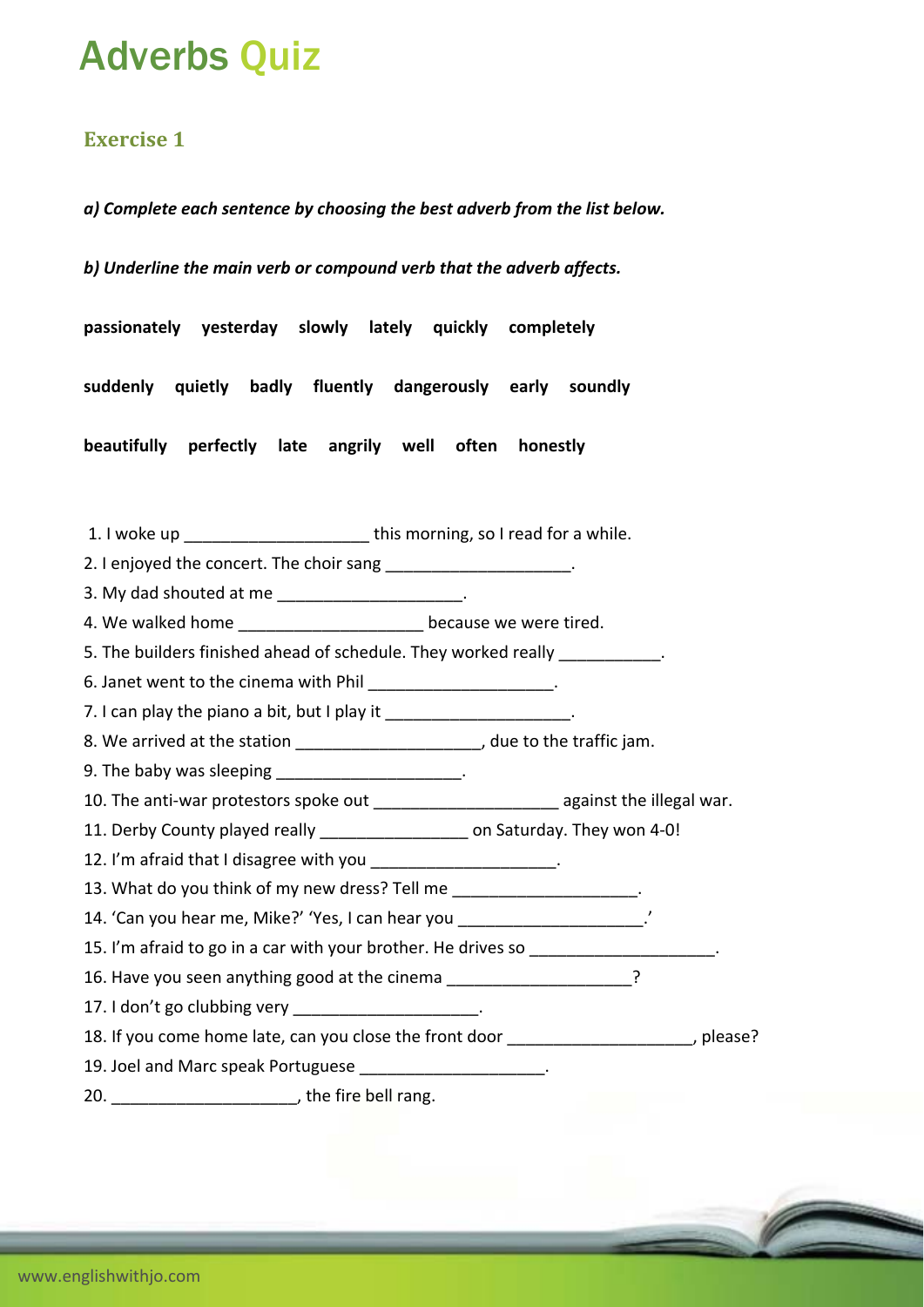#### **Exercise 2**

*a) Complete each sentence by choosing the best adverb from the list below.*

*b) Underline the main verb or compound verb that the adverb affects.*

**hurriedly never usually noisily easily fortunately home very again soon safely briefly fast sadly stupidly patiently tomorrow nicely totally surprisingly**

1. I'll see you again very \_\_\_\_\_\_\_\_\_\_\_\_\_\_\_\_\_\_\_\_\_\_.

2. We had to leave **Exercise 2.** We had to leave **the taxi was waiting.** 

3. I lost my wallet this morning. \_\_\_\_\_\_\_\_\_\_\_\_\_\_\_\_\_\_\_\_, my friend Sarah found it.

4. 'Did you see Caron last night?' 'Only \_\_\_\_\_\_\_\_\_\_\_\_\_\_\_\_\_\_, because she went out at eight.'

5. Would you like Lucy to take you \_\_\_\_\_\_\_\_\_\_\_\_\_\_\_\_\_\_\_\_\_\_\_?

6. Is it time to go already? The evening has gone example and the squickly!

7. Jan and Ian are **The Election Control** the quietest children in the class.

8. \_\_\_\_\_\_\_\_\_\_\_\_\_\_\_\_\_\_\_\_\_\_, I locked my keys in the car.

9. Krzysztof \_\_\_\_\_\_\_\_\_\_\_\_\_\_\_\_\_\_\_\_ explained the rules of snooker to his sons.

10. We went on holiday to Scarborough **this year.** This year.

11. Ishtiaq told Lucia that their relationship was going nowhere \_\_\_\_\_\_\_\_\_\_\_\_\_\_\_\_

12. What time do you example a set up?

13. The paintings in that gallery were \_\_\_\_\_\_\_\_\_\_\_\_\_\_\_\_\_\_\_\_\_\_\_ expensive.

14. **14.** Seorge cannot be with us tonight. He sends his apologies.

15. Our children never play \_\_\_\_\_\_\_\_\_\_\_\_\_\_\_\_\_\_\_\_\_\_\_ with Jay and Fiona's kids.

16. The Highway Code teaches motorists and pedestrians how to use the road

17. I **I** know how many potatoes to buy from week to week.

18. Ben was **18. In the same same amazed when he saw his wife's brand new Mercedes.** 

19. The pigs were eating their food \_\_\_\_\_\_\_\_\_\_\_\_\_\_\_\_\_\_\_\_\_.

20. We're leaving for Morocco \_\_\_\_\_\_\_\_\_\_\_\_\_\_\_\_\_\_\_\_\_\_\_ morning.